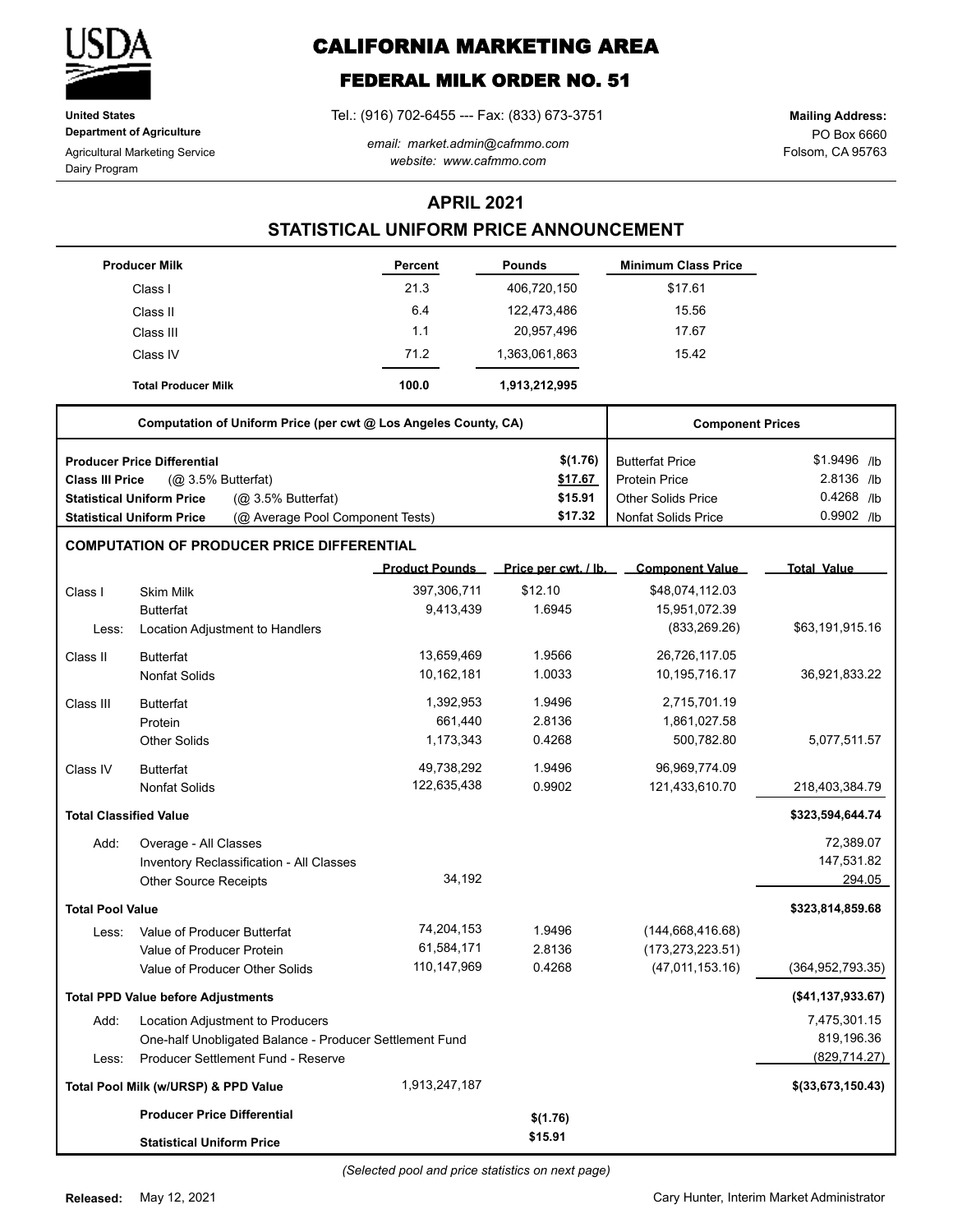# **CALIFORNIA MARKETING AREA**

## **FEDERAL MILK ORDER NO. 51**

| <b>Payment Schedule</b>                                      |                   |  |  |  |
|--------------------------------------------------------------|-------------------|--|--|--|
| <b>Payment Dates for the Month of:</b>                       | <b>APRIL 2021</b> |  |  |  |
| Payment TO the Producer Settlement Fund due on:              | May 17, 2021      |  |  |  |
| Payments FROM the Producer Settlement Fund made on:          | May 18, 2021      |  |  |  |
| Final payments TO a Cooperative Association must be made on: | May 18, 2021      |  |  |  |
| Final payments to Producers must be RECEIVED by:             | May 19, 2021      |  |  |  |

#### **Producer Price Differential and Statistical Uniform Price, by Zone Differential**

|                     | Zone<br>1/<br><b>Differential</b> | <b>Adjustment</b> | <b>Producer</b><br><b>Price</b><br><b>Differential</b> | <b>Statistical</b><br><b>Uniform</b><br><b>Price</b> | 2 <sup>1</sup> |
|---------------------|-----------------------------------|-------------------|--------------------------------------------------------|------------------------------------------------------|----------------|
|                     |                                   |                   | dollars per hundredweight                              |                                                      |                |
| As Announced:       | 2.10                              | 0.00              | (1.76)                                                 | 15.91                                                |                |
| <b>Other Zones:</b> | 2.00                              | (0.10)            | (1.86)                                                 | 15.81                                                |                |
|                     | 1.80                              | (0.30)            | (2.06)                                                 | 15.61                                                |                |
|                     | 1.70                              | (0.40)            | (2.16)                                                 | 15.51                                                |                |
|                     | 1.60                              | (0.50)            | (2.26)                                                 | 15.41                                                |                |

Differentials listed apply to zones included in the California Marketing Area. Outside of this area, differentials may be above or below this range. Differentials apply on a county basis. 1/

2/ Prices at 3.5 percent butterfat, 2.99 percent protein, and 5.69 percent other solids.

#### **Producer Milk Received by Component Pounds**

| <b>Producer Milk Receipts</b> | <b>Skim</b>   | <b>Butterfat</b> | <b>Protein</b><br><b>Pounds</b> | <b>Other Solids</b> | <b>Nonfat Solids</b> |
|-------------------------------|---------------|------------------|---------------------------------|---------------------|----------------------|
|                               |               |                  |                                 |                     |                      |
| Class I                       | 397,306,711   | 9,413,439        | 13.288.164                      | 23,811,574          | 37,099,738           |
| Class II                      | 108,814,017   | 13,659,469       | 3,645,278                       | 6,516,903           | 10,162,181           |
| Class III                     | 19,564,543    | 1,392,953        | 661,440                         | 1.173.343           | 1,834,783            |
| Class IV                      | 1,313,323,571 | 49,738,292       | 43,989,289                      | 78,646,149          | 122,635,438          |
| <b>Total Producer Milk</b>    | 1,839,008,842 | 74,204,153       | 61,584,171                      | 110,147,969         | 171,732,140          |

#### **Selected Pool Statistics**

| Est Class I Percentages |         |   | Average test of producer receipts: |        |
|-------------------------|---------|---|------------------------------------|--------|
| Skim                    | 21.56   | % | <b>Butterfat</b>                   | 3.88%  |
| <b>Butterfat</b>        | 12.75 % |   | Protein                            | 3.22%  |
|                         |         |   | <b>Other Solids</b>                | 5.76 % |

#### **Administrative Assessment and Marketing Service Deduction**

| § 1000.85 - Assessment for order administration | \$0.030 per hundredweight |
|-------------------------------------------------|---------------------------|
| § 1000.86 - Deduction for marketing services    | \$0.040 per hundredweight |